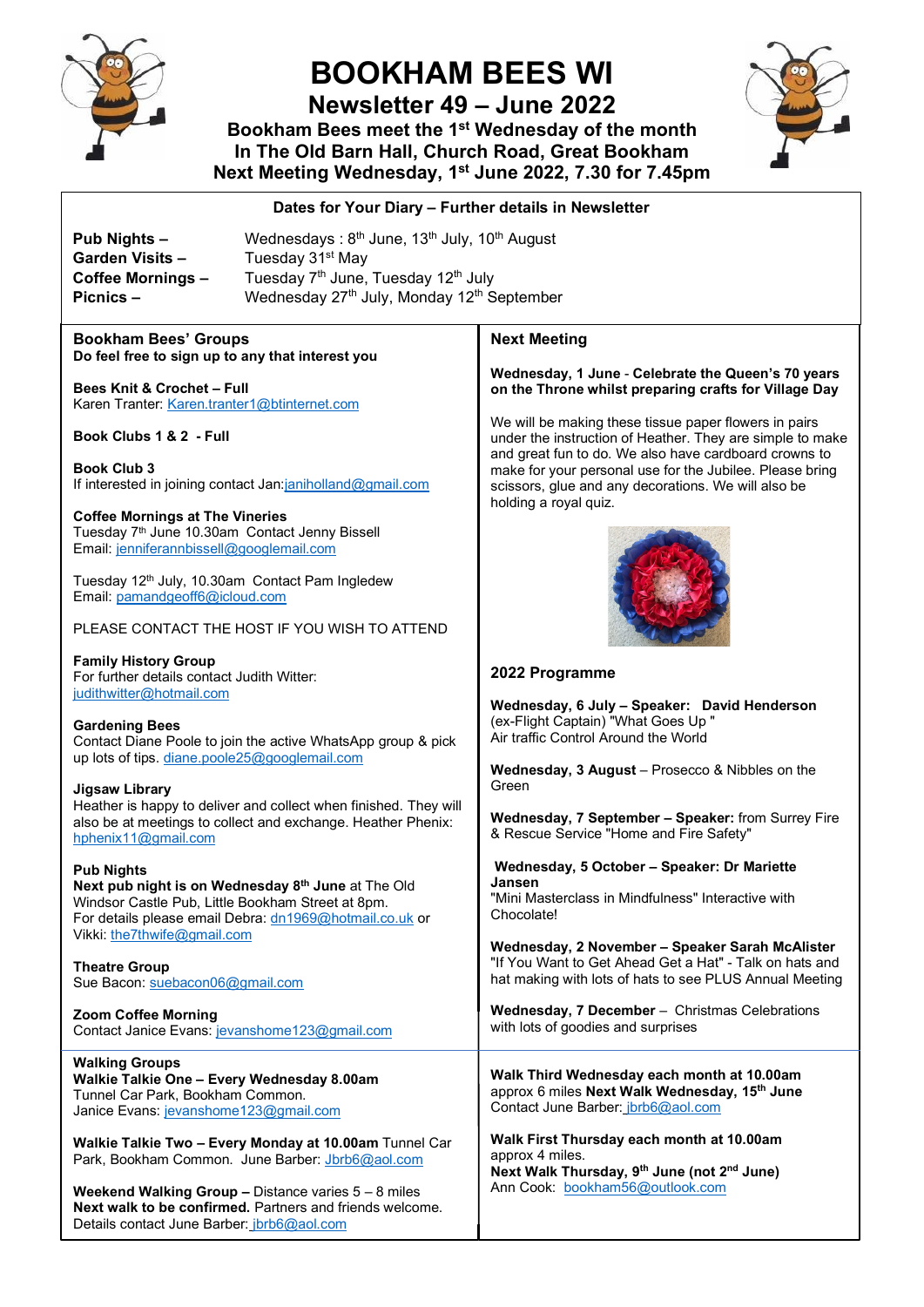# BOOKHAM BEES WI News and Announcements

#### **Theatre Trip – Report by Sue Bacon**

.

A group of us saw the musical Chicago on 19<sup>th</sup> May. Absolutely fantastic performance, everyone really enjoyed it. Looking forward to the next show. Sue welcomes any suggestions for theatre visits

## **Monthly Thursday Walk – Report by Ann Cook**

 $\cdot$  June 9th. and will be through Bookham Common At the beginning of this month 7 Bees met at the top of Downsway. The weather was ideal for our walk over Norbury Downs, enjoying the varied scenery including the beautiful Blackberry Wood with bluebells and pink orchids in bloom. The view of Mickleham from the viewpoint was spectacular and we enjoyed a coffee stop at the sawmill. Due to the Jubilee Bank Holiday next months walk will be a week later on Thursday towards Chasemoor Farm.

If you would like to join the group please contact Ann Cook, [bookham56@outlook.com](mailto:bookham56@outlook.com)

### **Bees Knit and Crochet** – **Report by Karen Tranter**

The knitting group continue to meet and chat but have to admit that those of us at the last meeting hadn't progressed with our handiworks very much. Let's blame holidays! We all enjoyed a natter regardless! We have space for a new member if anyone is interested. You do not need to be experienced; we are all happy to share what we know with a beginner. We meet monthly, on a Tuesday afternoon, in each other's houses.

#### Please contact Karen Tranter

[\(karen.tranter1@btinternet.com\)](mailto:karen.tranter1@btinternet.com) if you are interested in joining the group. If we are inundated with applicants I will pull a name from a hat!

#### **Welfare Officer**

Janice Evans is our welfare officer. Please contact Janice if you know of any member who is poorly or going through a difficult time. Janice's email is: Jevanshome123@gmail.com

The Committee would like to thank Janice for organising Zoom coffee mornings throughout the pandemic.

# **Books**

Julie Ryder has asked if members can bring any books they no longer need to WI meetings. These will be sold on the book stall on Village Day.

# **Picnics**

These will take place at Downside Common opposite The Cricketers pub from noon till 2pm on Wednesday 27<sup>th</sup> July and Monday 12<sup>th</sup> September. Please bring chairs, food and drink. This is a turn-up event – no need to book. Any queries contact Jenny Bissell email: [jenniferannbissell@googlemail.com](mailto:jenniferannbissell@googlemail.com) Cancelled if wet.

#### **Book Club 1**  Report next month

## **Book Club 2 – Report by Anne Tait**

**"**The No.1 Ladies Detective Agency" Alexander McCall Smith

A beautifully written book that transports you to Botswana, with very believable characters and descriptions of the scenes. It is light and charming, but with some gritty scenes, and a joy to read. The author is very skilled at portraying the cultural aspect of women in Botswana through the eyes of a strong female lead character, to such an extent that you would believe the author to be female. Good holiday read. Scored 7.5/10.

### **Book Club 3 – Report by Jan Holland**

This month we met to discuss Postcards From A Stranger by Imogen Clark, we found we had rather mixed opinions about this book; some found the writing style a bit formulaic and the character portrayal rather weak, while others really enjoyed the dark topics explored in the book.

We felt the book was a bit slow to start, but picked up as the plot started to develop & the storyline took an unexpected route. As almost all of the male characters were nasty & controlling, we wondered if the author had some sort of issue with men in real life! Quite a range of opinions on this book, the scored averaged out to 6.5 / 10

If you are interested in trying a book club, we do have room. Please get in touch for details: janiholland@gmail.com

# **Quiz Night – Friday, 20 May 2022 – Report**

On Friday 20th May,the Bees held a very successful Quiz night at The Barn Hall. The hall was full with fifteen tables and over 110 people. The quizmaster set the questions at just the right pitch and every table scored high points. The fish and chips were very good (not easy to cater for a large number and deliver them from a distance). A contribution from the raffle will be given to our charity Dyscover.



**Congratulations to our winners.**